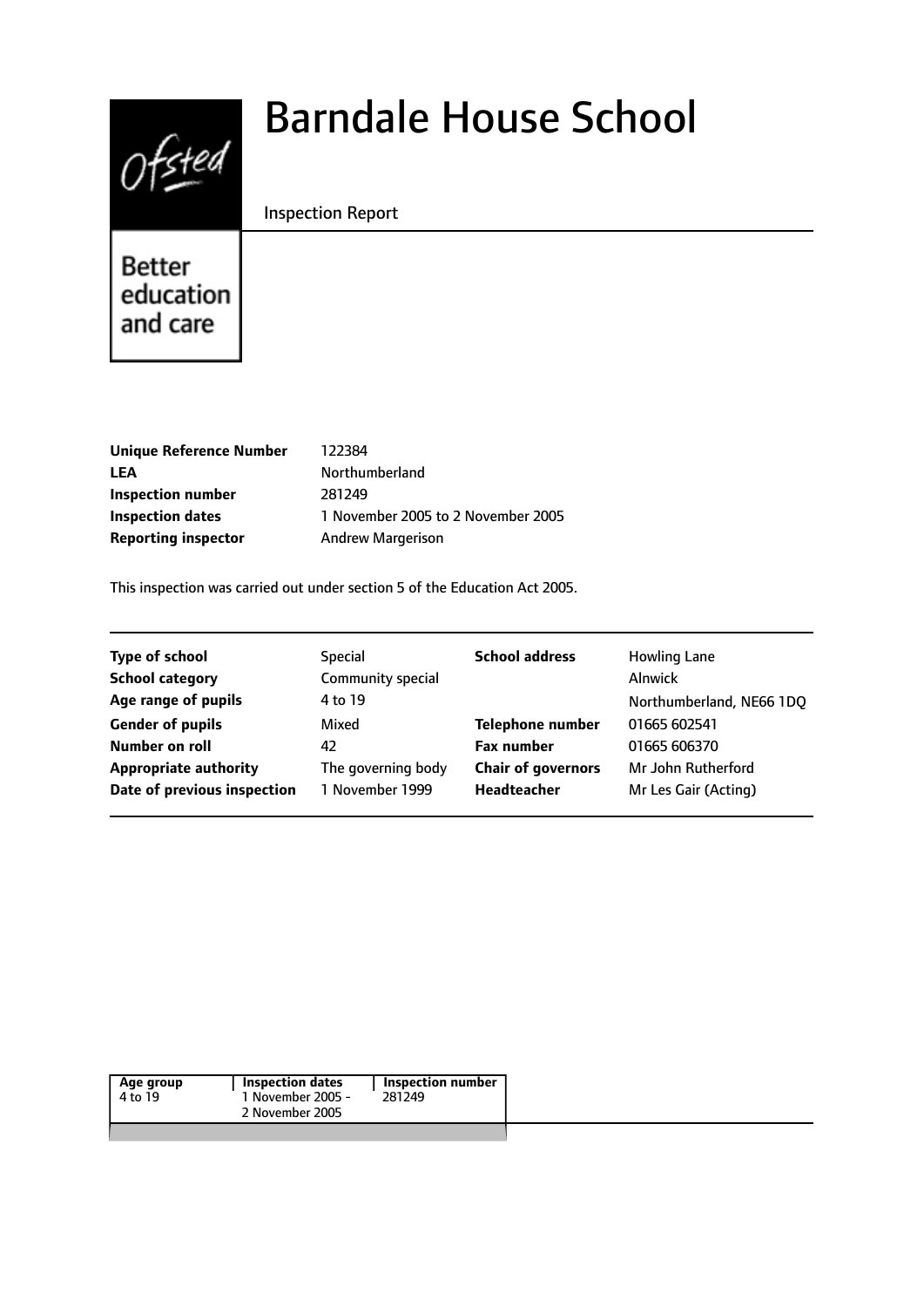#### Website: www.ofsted.gov.uk

This document may be reproduced in whole or in part for non-commercial educational purposes, provided that the information quoted is reproduced without adaptation and the source and date of publication are stated.

Further copies of this report are obtainable from the school. Under the Education Act 2005, the school must provide a copy of this report free of charge to certain categories of people. A charge not exceeding the full cost of reproduction may be made for any other copies supplied.

<sup>©</sup> Crown copyright 2006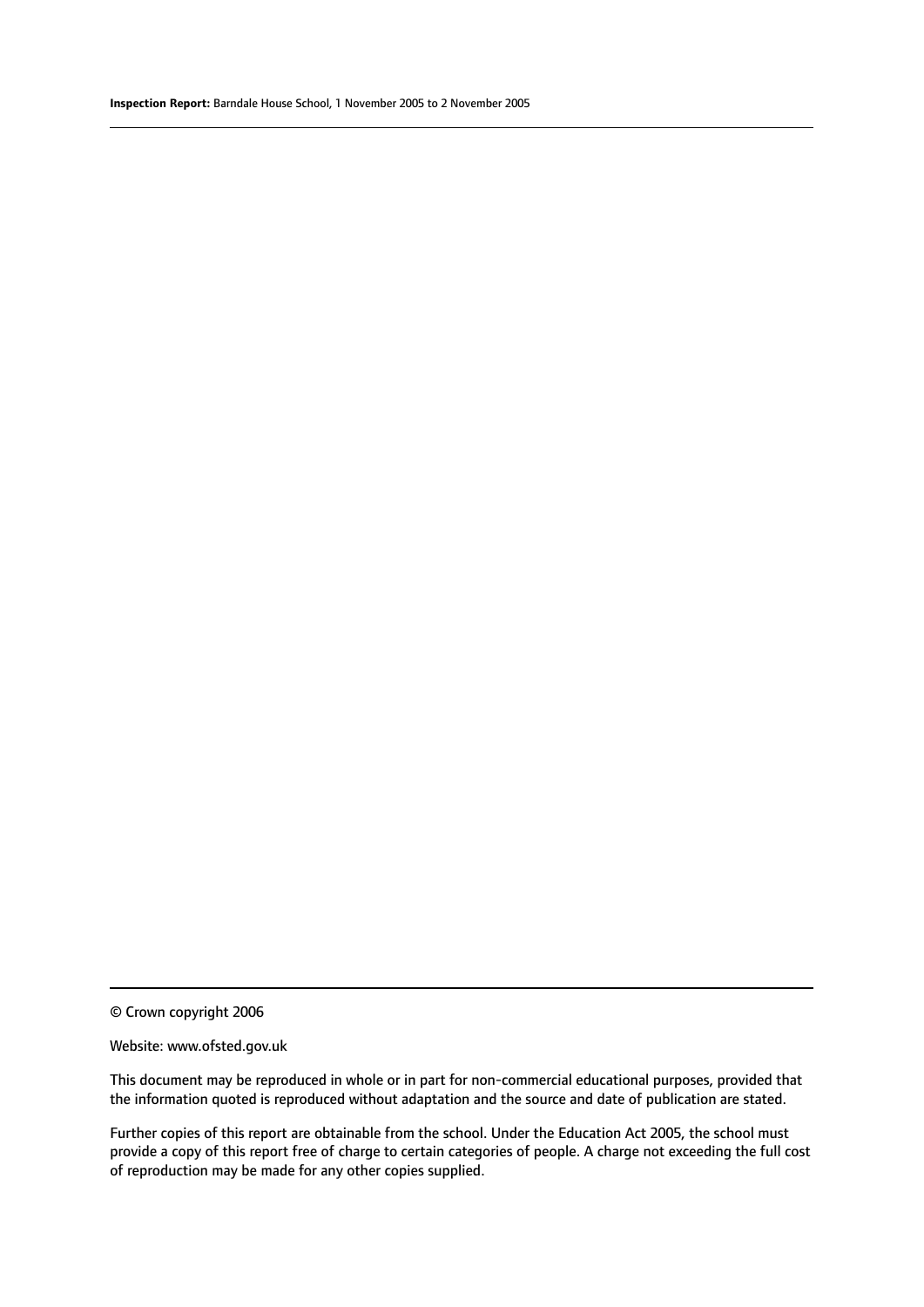# **Introduction**

The inspection was carried out by one additional inspector.

# **Description of the school**

Barndale House School is situated near the centre of Alnwick and provides day and residential education for 42 pupils aged 4 to 19. At the time of the inspection the youngest pupils in the school were 6 years old. Pupils come from across Northumberland and approximately half the pupils stay in the residential provision from one to four nights during the week. All pupils have a statement of special educational needs, mainly for severe learning difficulties, although a significant proportion has additional needs including communication difficulties or autistic spectrum disorders. A small number of pupils have profound and multiple learning difficulties. Pupils join the school at different ages and many have some experience of mainstream school. However, when they join the school, most pupils' academic skills are very low for their age and many have limited personal and physical skills. Virtually all pupils are of White-British origin and no pupils have English as an additional language.

At the time of the inspection, due to the retirement of the previous headteacher in August of this year, the deputy headteacher was the acting headteacher pending the appointment of a new permanent headteacher. A senior teacher from within the school is in the process of being appointed as acting deputy headteacher, but had not yet taken up the post. As a result, in order to keep staffing levels up to the level required to deliver the curriculum, the acting headteacher has significant teaching commitment across the school.

#### **Key for inspection grades**

| Grade 1 | Outstanding  |
|---------|--------------|
| Grade 2 | Good         |
| Grade 3 | Satisfactory |
| Grade 4 | Inadequate   |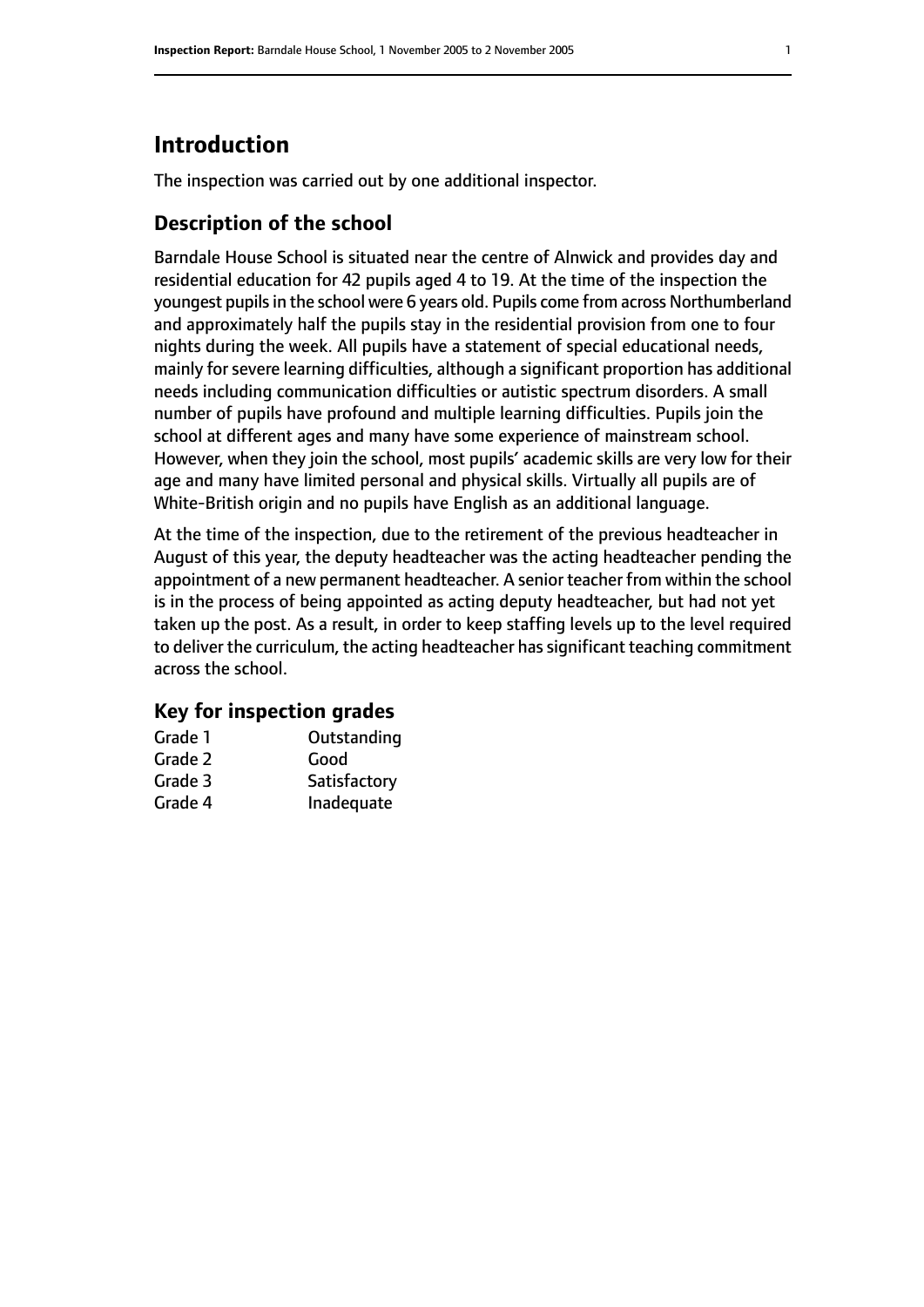# **Overall effectiveness of the school**

#### **Grade: 3**

This school has many strengths and provides pupils with an acceptable standard of education. In the last few weeks, management has begun to tackle some of the school's shortcomings and others are currently planned. The school takes a more favourable view than inspectors of its present effectiveness except in pupils' personal development and the care and support provided for pupils. Although, it provides satisfactory value for money, the school is not as effective as it should be.

Throughout the school all adults put the care and well-being of the pupils at the very heart of their work and parents are fully justified in their confidence they have in this aspect of the school's work. The residential care facility is very good and makes a very important contribution to student's personal development. As a result, pupils love being at school, behave very well and have every confidence that the school will help them learn and support them if they are worried about anything. Pupils achieve well from Years 1 to 8 where teachers concentrate on developing their basic communication, literacy and numeracy skill. However, deficiencies in the curriculum for pupils aged 14 – 19 means that pupils are not provided with their full entitlement in science and work-related learning. Resources for information and communication technology (ICT) are limited throughout the school and the narrow range of external accreditation in Year 11 and the sixth form does not provide enough challenge for more able pupils. As a result, progress slows and some pupils in the sixth form do not achieve as well as they could. The school runs smoothly on a day to day basis, but school development planning does not identify clear priorities for improvement aimed at raising standards. Governors and staff are not involved enough in the school's review process or in monitoring the effect of interventions on pupils' achievement.

#### **What the school should do to improve further**

- Ensure that the curriculum for pupils aged 14 19 fully meets statutory requirements in science and the work-related curriculum.
- Improve school self-evaluation procedures by setting clear priorities for improvement linked to their intended effect on pupils' achievement, teaching and learning.
- Ensure that all staff and governors are fully involved in setting school priorities and school self-review processes.
- Extend the range of external accreditation available for pupils in Years 10 to 14.

# **Achievement and standards**

#### **Grade: 3**

#### **Grade for sixth form: 4**

Pupils' achievement overall, is satisfactory. From when they join the school, pupils with severe learning and communication difficulties and autistic spectrum disorders make good progressin Years 1 to 8 due to effective teaching that focuses, very strongly,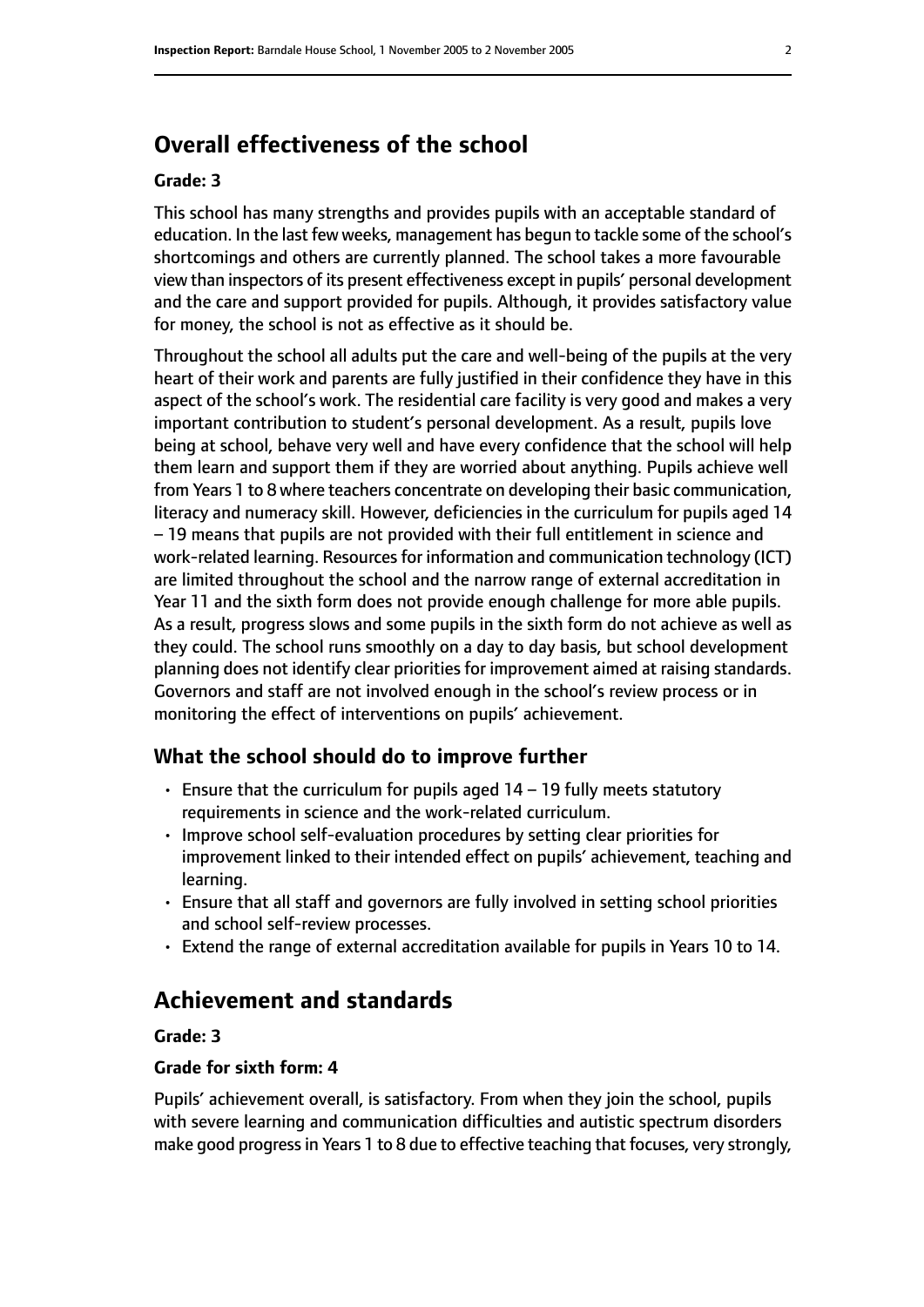on developing pupils' communication, literacy and numeracy skills. This ensures they have the basic skills they need in order to make steady progress overall as they move through Years 9 to 11. They continue to make good progress in literacy and numeracy, but in science, pupils do not have enough opportunities to plan or take part in investigations. As a result, although their knowledge develops steadily, overall their achievement in this subject is unsatisfactory. The limited resources for ICT mean that pupils do not have enough opportunities to use the full range of their skills and their progress is uneven from year to year. Throughout the school pupils achieve well in art and design and produce thoughtful and expressive work. The few pupils with profound and multiple learning difficulties make good progress relative to the major challenges they have to deal with in their learning.

## **Personal development and well-being**

**Grade: 2**

#### **Grade for sixth form: 3**

Inspectors agree with the school that pupils' personal development is good. They develop very positive attitudes to school and behave well. Parents agree that their children enjoy school. Attendance is average. They are keen to take part in all that the school has to offer and join in activities enthusiastically. They develop a secure understanding of other faiths and traditions. Pupils develop a good understanding of how to eat sensibly and are taught about the risks associated with alcohol and drugs. They know the importance of having plenty of exercise to staying healthy and a good number are eager to take part in extra sporting activities that take place after school and in the evenings, such as swimming and bowling. They learn the importance of road safety and how to stay safe from other day to day hazards. Pupils make a good contribution to the local community and raise considerable funds for local and national charities. Although they develop good social skills and relate very well to other people, the lack of opportunities to have work placements through the work-related curriculum in Years 9 to 11 and the sixth form means that older pupils are not as well prepared for life after school as they could be.

# **Quality of provision**

## **Teaching and learning**

#### **Grade: 3**

Teaching and learning overall is satisfactory although there are consistent strengths throughout the school. Teaching for the youngest pupils and those with profound and multiple learning difficulties is good. Activities in lessons are very carefully planned to stimulate and involve all pupils in the class. Teachers and support staff work very well together, using many different ways to develop pupils' communication skills. In all classes, support staff are very important members of the teaching team and make a major contribution to the progress pupils make. Most lessons are well paced and teachers use questions very well to challenge pupils and to encourage them to express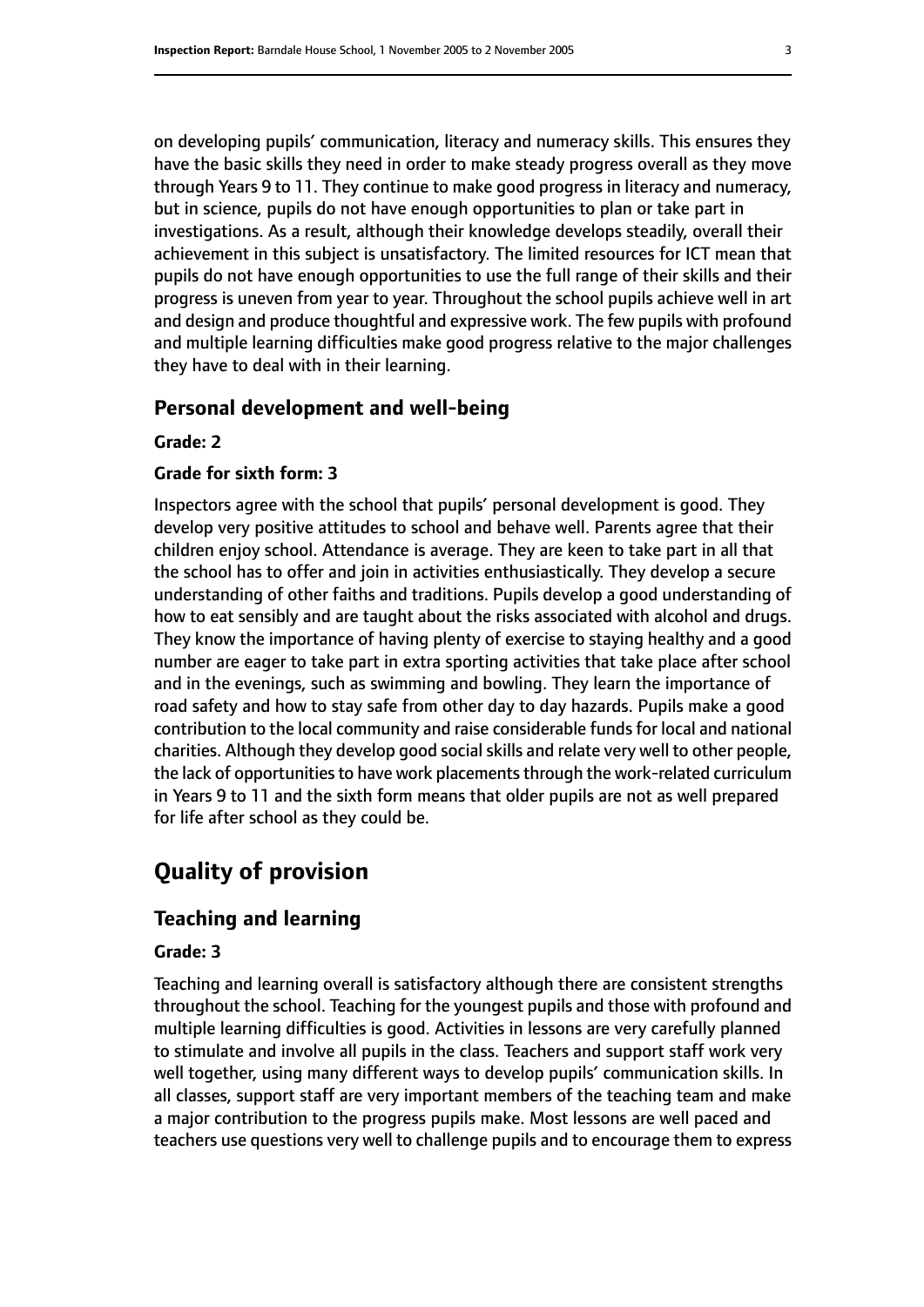their own ideas. In Years 9 to 14, teachers continue to plan carefully for pupils of different abilities and develop their literacy and numeracy skills well. However, the pace of pupils' learning is limited by the lack of opportunities for them to use and apply their basic ICT skills, to take part in practical science activities and to work towards the goals set by the challenge of working towards external accreditation.

#### **Curriculum and other activities**

#### **Grade: 4**

The curriculum for pupils in Years 1 to 8 is good and provides them with a broad and balanced range of experiences, although teacher's capacity to develop pupils' ICT skills is limited by poor levels of resources. The school has adapted the national guidance for literacy and numeracy well to meet the special needs of pupils. As a result, pupils make good progress in these aspects of their learning. In all classes, pupils have plenty of opportunities to visit places of interest linked to the topics and take part in sports. These opportunities are extended well after school by residential staff. However, in Years 9 to 14, the taught curriculum does not fully meet statutory requirements or the needs of all pupils effectively enough. Pupils in Years 9 to 11 do not have enough opportunities to take part in practical and investigative activities in science, or have access to the required programme of work-related activities. The school is currently setting up work placements for a few students in the sixth form, but this is not provided for all students. No external accreditation is in place for pupils in Year 11 to provide goals for more able pupils to work towards.

#### **Care, guidance and support**

#### **Grade: 2**

The school accurately judges this aspect of its work as good and reflects the school's ethos as a caring community which puts the individual and personal needs of each pupil first. Very good attention is given to ensuring that the school and the residential facility are safe places for pupils to live and work. Statutory requirements for child protection are securely in place. and the residential facility fully meets the National Standards of Care. Relationships between adults and pupils are excellent. Parents are really confident that the school, as one parent wrote "nurtures the personal development of my special child". The opportunities for pupils to be directly involved in reviewing their learning are not consistent across the school, but recently the school has begun to involve pupils in school development by setting up a school forum. Pupils have had some good ideas, but the forum is in its very early stages and has not had sufficient time to have a significant effect on the school.

# **Leadership and management**

#### **Grade: 3**

In a very short time, the acting headteacher has worked hard and successfully to begin to tackle urgent issues such as the weaknesses in the accommodation for the sixth form and workforce reform. In this he has been well supported by a small group of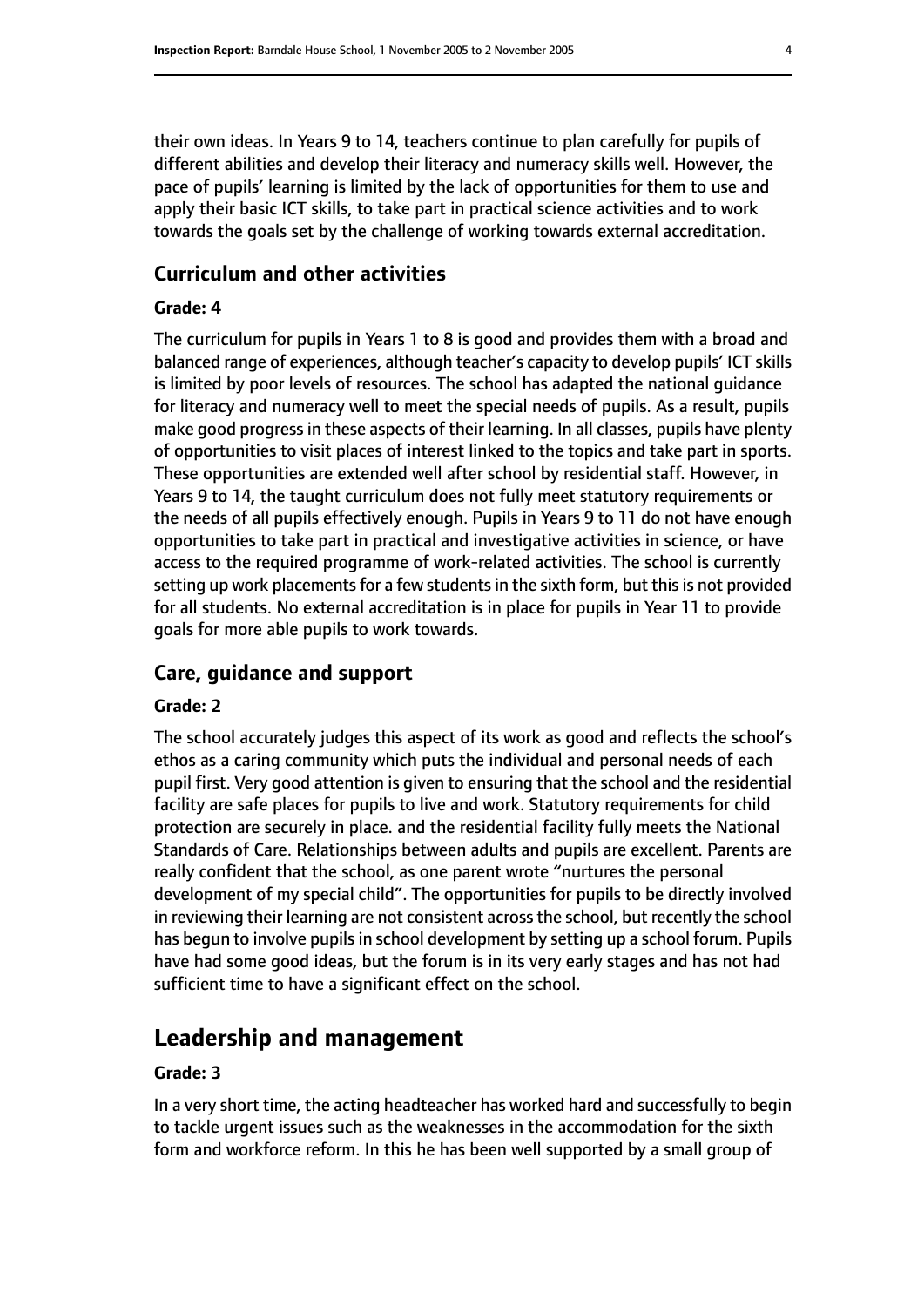governors. However, he has been hindered by a lack of time and has had to react to emerging issues. The school has comprehensive procedures to record the progress pupils are making and to set new targets for pupils to work towards. However, this information is not used effectively enough to track their progress over time, to identify key weaknesses in their learning or to measure the effect of new initiatives on achievement. The contribution of staff to school self-review is in its early stages of development and governors are not sufficiently involved in checking the performance of the school to ensure they have a clear view of strengths and weaknesses. Overall, school self-evaluation is not focused sharply enough on raising standards and there are significant shortcomings in school development planning. The plan does not set clear objectives for strategic improvement and is not linked to the intended effect on pupils' achievement. Similarly, shortcomings are evident in the residential development plan. Significantly, many of the weaknesses identified by the inspection such as the need to widen staff involvement in school evaluation procedures and the deficiencies in ICT resources were identified in a local authority monitoring report twelve months ago. Overall, the acting headteacher knows what needs to be done and has a clear vision for the school and staff are very keen to be involved in new initiatives. Due to this shared commitment and the very good behaviour of pupils, inspectors are fully confident that the school has the resolve and the capacity to improve.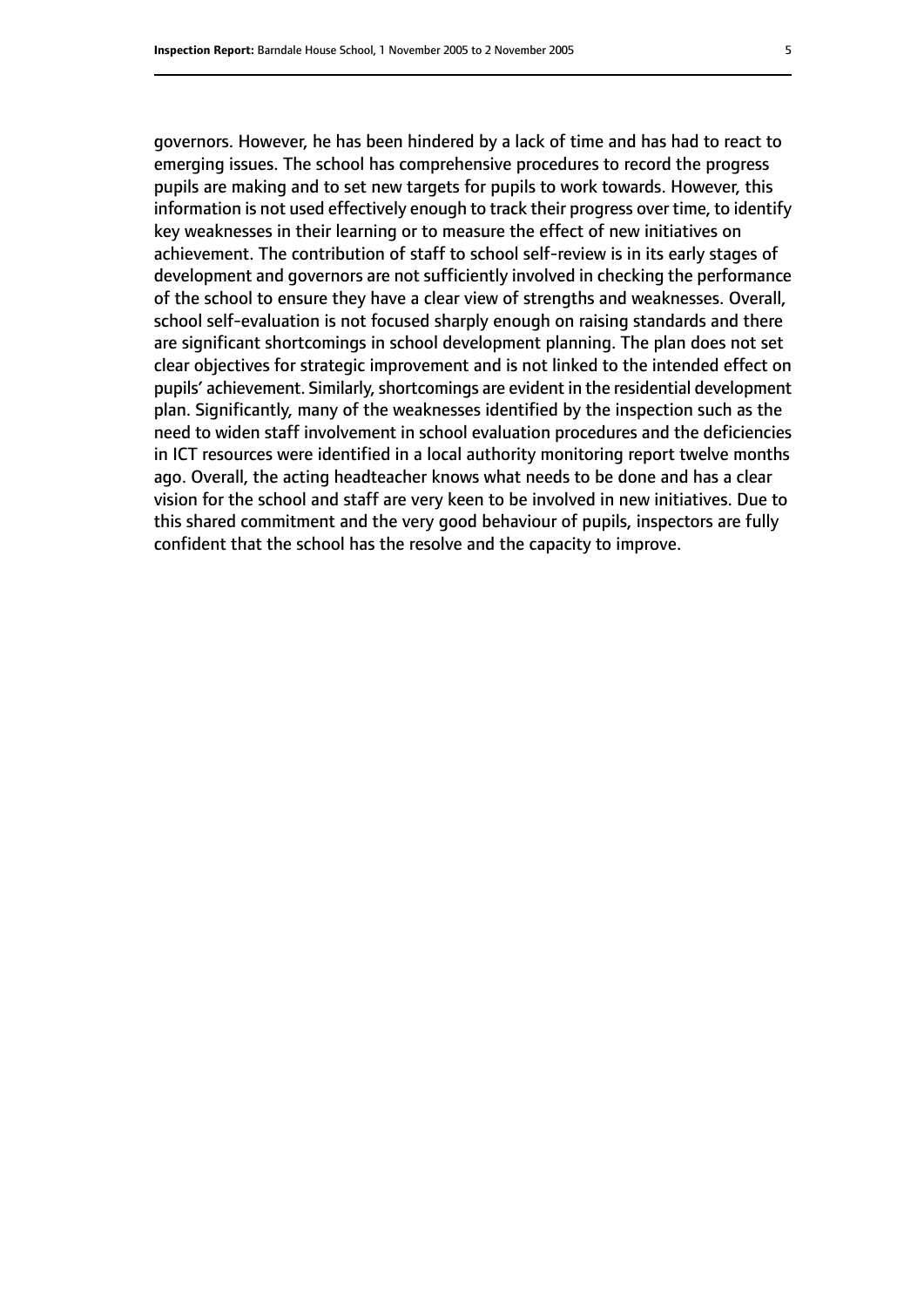**Any complaints about the inspection or the report should be made following the procedures set out inthe guidance 'Complaints about school inspection', whichis available from Ofsted's website: www.ofsted.gov.uk.**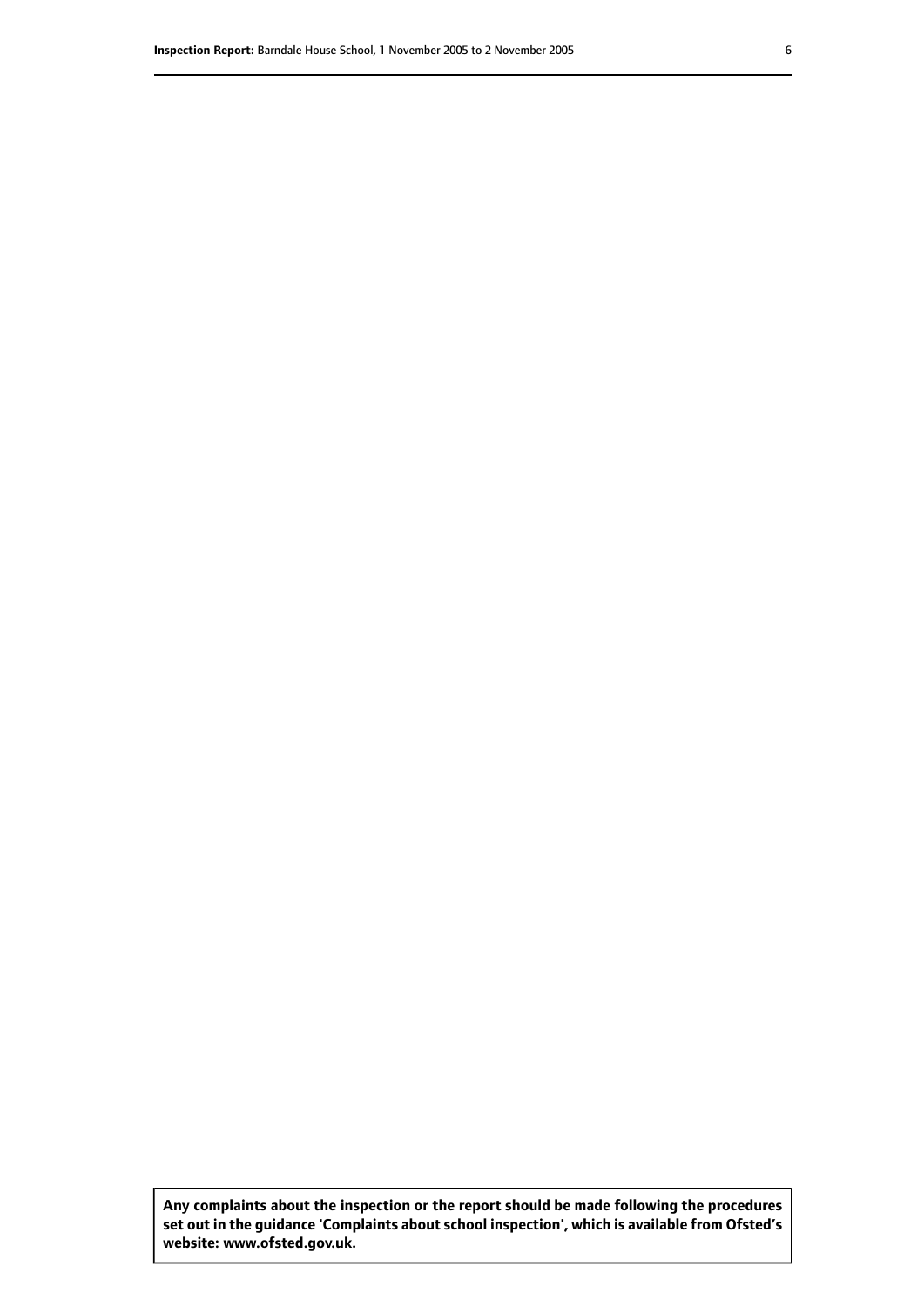# **Inspection judgements**

| Key to judgements: grade 1 is outstanding, grade 2 good, grade 3 | School         | $16-19$ |
|------------------------------------------------------------------|----------------|---------|
| satisfactory, and grade 4 inadequate                             | <b>Overall</b> |         |

#### **Overall effectiveness**

| How effective, efficient and inclusive is the provision of education,<br>integrated care and any extended services in meeting the needs of<br>learners? |     | 4   |
|---------------------------------------------------------------------------------------------------------------------------------------------------------|-----|-----|
| How well does the school work in partnership with others to promote<br>learners' well-being?                                                            |     |     |
| The quality and standards in foundation stage                                                                                                           | ΝA  |     |
| The effectiveness of the school's self-evaluation                                                                                                       |     |     |
| The capacity to make any necessary improvements                                                                                                         | Yes | Yes |
| Effective steps have been taken to promote improvement since the last<br>inspection                                                                     | No  | Yes |

#### **Achievement and standards**

| How well do learners achieve?                                                                               |  |
|-------------------------------------------------------------------------------------------------------------|--|
| The standards <sup>1</sup> reached by learners                                                              |  |
| How well learners make progress, taking account of any significant variations<br>between groups of learners |  |
| How well learners with learning difficulties and disabilities make progress                                 |  |

#### **Personal development and well-being**

| How good is the overall personal development and well-being of the<br>learners?                                  |   |  |
|------------------------------------------------------------------------------------------------------------------|---|--|
| The extent of learners' spiritual, moral, social and cultural development                                        |   |  |
| The behaviour of learners                                                                                        |   |  |
| The attendance of learners                                                                                       |   |  |
| How well learners enjoy their education                                                                          |   |  |
| The extent to which learners adopt safe practices                                                                |   |  |
| The extent to which learners adopt healthy lifestyles                                                            |   |  |
| The extent to which learners make a positive contribution to the community                                       |   |  |
| How well learners develop workplace and other skills that will contribute to<br>their future economic well-being | 4 |  |

## **The quality of provision**

| How effective are teaching and learning in meeting the full range of<br>the learners' needs?          |  |
|-------------------------------------------------------------------------------------------------------|--|
| How well do the curriculum and other activities meet the range of<br>needs and interests of learners? |  |
| How well are learners cared for, guided and supported?                                                |  |

 $^1$  Grade 1 - Exceptionally and consistently high; Grade 2 - Generally above average with none significantly below average; Grade 3 - Broadly average; Grade 4 - Exceptionally low.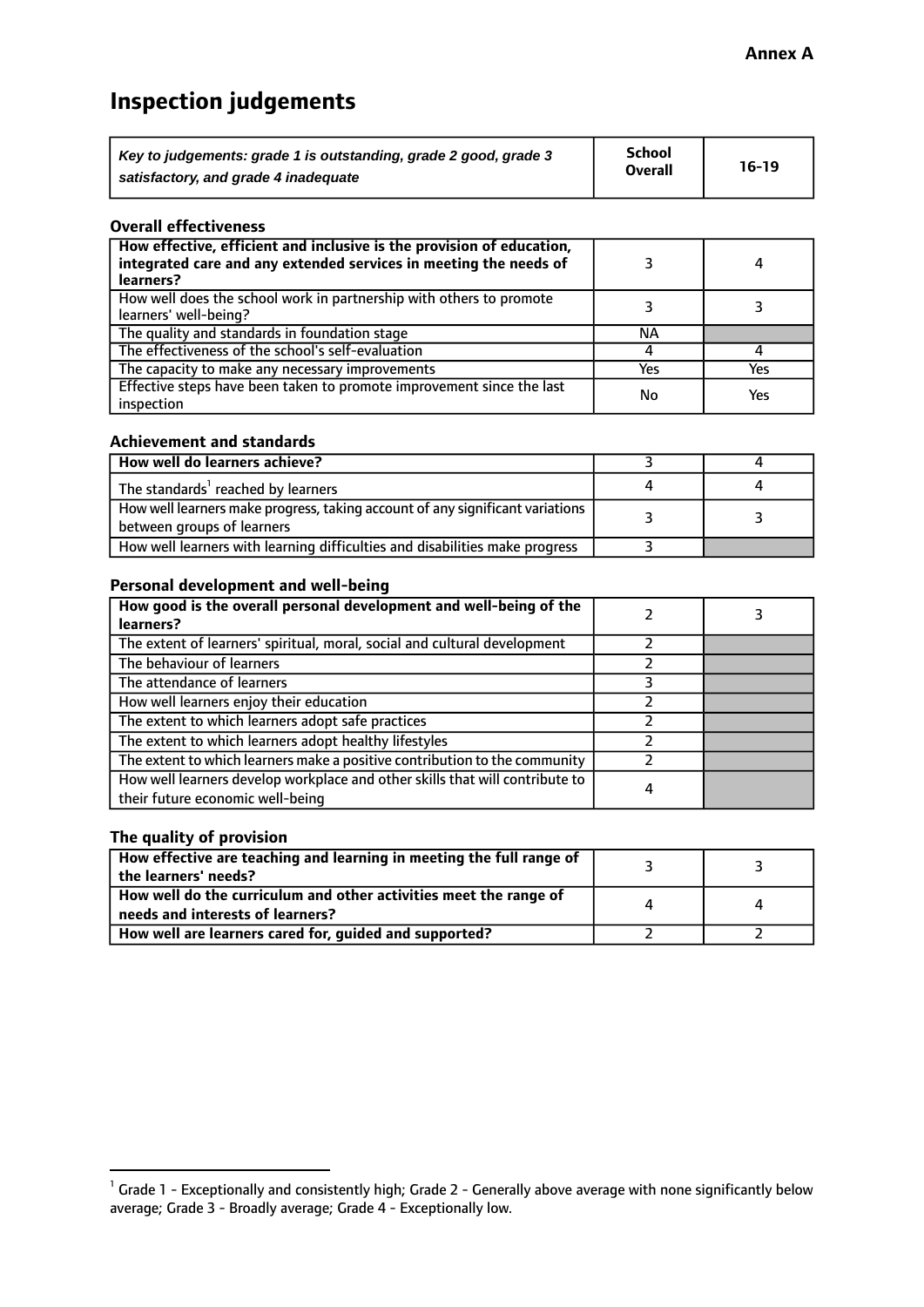# **Leadership and management**

| How effective are leadership and management in raising achievement<br>and supporting all learners?                                              |     |     |
|-------------------------------------------------------------------------------------------------------------------------------------------------|-----|-----|
| How effectively leaders and managers at all levels set clear direction leading<br>to improvement and promote high quality of care and education |     |     |
| How effectively performance is monitored, evaluated and improved to meet<br>challenging targets, through quality assurance and self-review      |     |     |
| How well equality of opportunity is promoted and discrimination tackled so<br>that all learners achieve as well as they can                     |     |     |
| How effectively and efficiently resources are deployed to achieve value for<br>money                                                            |     |     |
| The extent to which governors and other supervisory boards discharge their<br>responsibilities                                                  |     |     |
| The adequacy and suitability of staff to ensure that learners are protected                                                                     | Yes | Yes |

| The extent to which schools enable learners to be healthy                                     |            |  |
|-----------------------------------------------------------------------------------------------|------------|--|
| Learners are encouraged and enabled to eat and drink healthily                                | Yes        |  |
| Learners are encouraged and enabled to take regular exercise                                  | <b>Yes</b> |  |
| Learners are discouraged from smoking and substance abuse                                     | Yes        |  |
| Learners are educated about sexual health                                                     | Yes        |  |
| The extent to which providers ensure that learners stay safe                                  |            |  |
| Procedures for safeguarding learners meet current government requirements                     | Yes        |  |
| Risk assessment procedures and related staff training are in place                            | <b>Yes</b> |  |
| Action is taken to reduce anti-social behaviour, such as bullying and racism                  | Yes        |  |
| Learners are taught about key risks and how to deal with them                                 | Yes        |  |
| The extent to which learners make a positive contribution                                     |            |  |
| Learners are helped to develop stable, positive relationships                                 | <b>Yes</b> |  |
| Learners, individually and collectively, participate in making decisions that affect them     | <b>Yes</b> |  |
| Learners are encouraged to initiate, participate in and manage activities in school and the   | <b>Yes</b> |  |
| wider community                                                                               |            |  |
| The extent to which schools enable learners to achieve economic well-being                    |            |  |
| There is provision to promote learners' basic skills                                          | Yes        |  |
| Learners have opportunities to develop enterprise skills and work in teams                    | <b>Yes</b> |  |
| Careers education and quidance is provided to all learners in key stage 3 and 4 and the sixth | No         |  |
| form                                                                                          |            |  |
| Education for all learners aged 14-19 provides an understanding of employment and the         | No         |  |
| economy                                                                                       |            |  |